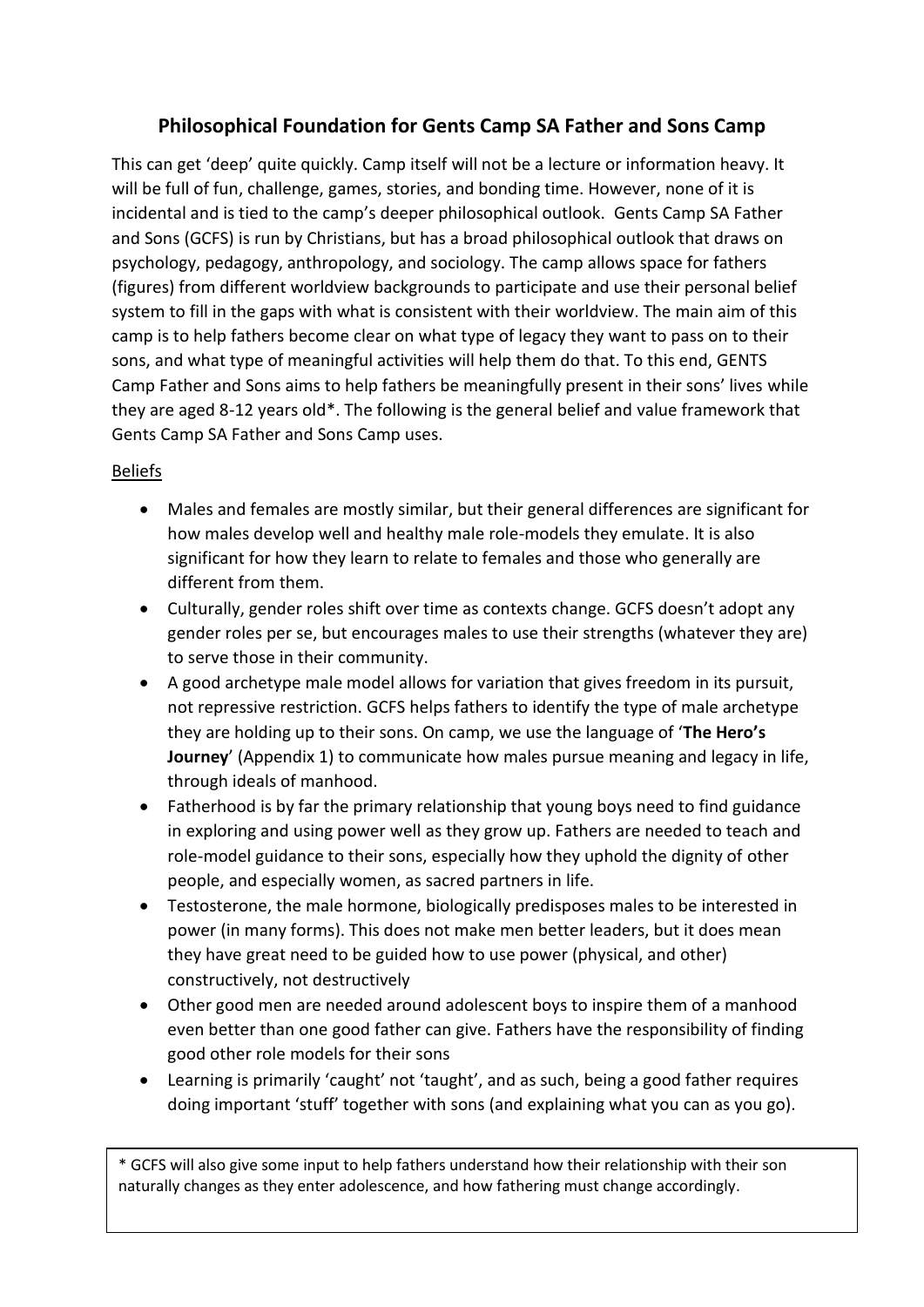#### Values

- **Boys need lots of male guidance and 'strong' love**. They don't know what's best for themselves. Healthy identify comes as those who know better, shape a strong and flexible structure for boys to develop in.
- GCFS uses a **male spiritual developmental framework** (Appendix 2) common in psychology that reflects natural 'types' of power exploration at different ages (Cowboy, Warrior, Lover, King, Wiseman). GCFS uses lots of different types of activities to help boys explore the power they have and find healthy boundaries for that power.
- *You exist therefore you serve.* Not 'You exist therefore you deserve'
- **Life has Meaning**, with a capital 'M'. The responsibility of fathers is to tell great stories, role model ethics consistent with this Meaning, and to champion and support their boys in its pursuit.
- **It takes a village to raise a child**. Fathers need to establish good communities of other great role models that their sons will latch on to growing into adolescence
- People are made to be in **interdependent relationships** with each other. Boys need to be guided into healthy responsibility and community involvement, not allowed to lapse into self-seeking isolationism.
- **Delayed gratification** is (patience) is one of the most important virtues for boys to develop to counter their natural, but childish impulsiveness.

## Helpful readings on the philosophical foundations of GCFS

- [The Hero with a Thousand Faces](https://www.amazon.com/Brilliance-Audio-Hero-Thousand-Faces/dp/B01BFBXOM8/ref=sr_1_1?keywords=the+hero+with+a+thousand+faces&qid=1551669053&s=digital-text&sr=1-1) by Joseph Campbell
- Adam's Return [The Five Promises of Male initiation,](https://www.amazon.com/Adams-Return-Five-Promises-Initiation-ebook/dp/B074WC5LWN/ref=sr_1_1?keywords=adams+return&qid=1551669027&s=digital-text&sr=1-1) by Richard Rohr
- [The Boy Crisis: Why Our Boys Are Struggling and What We Can Do About It](https://www.amazon.com/Boy-Crisis-Boys-Struggling-About-ebook/dp/B01N4UAA8I/ref=tmm_kin_swatch_0?_encoding=UTF8&qid=&sr=) Warren Farrell
- [Mythology \(Storytelling\) with John Bucher](https://art19.com/shows/ologies-fb/episodes/3ce013df-700f-4a1b-93a7-7f7aab929539) Ologies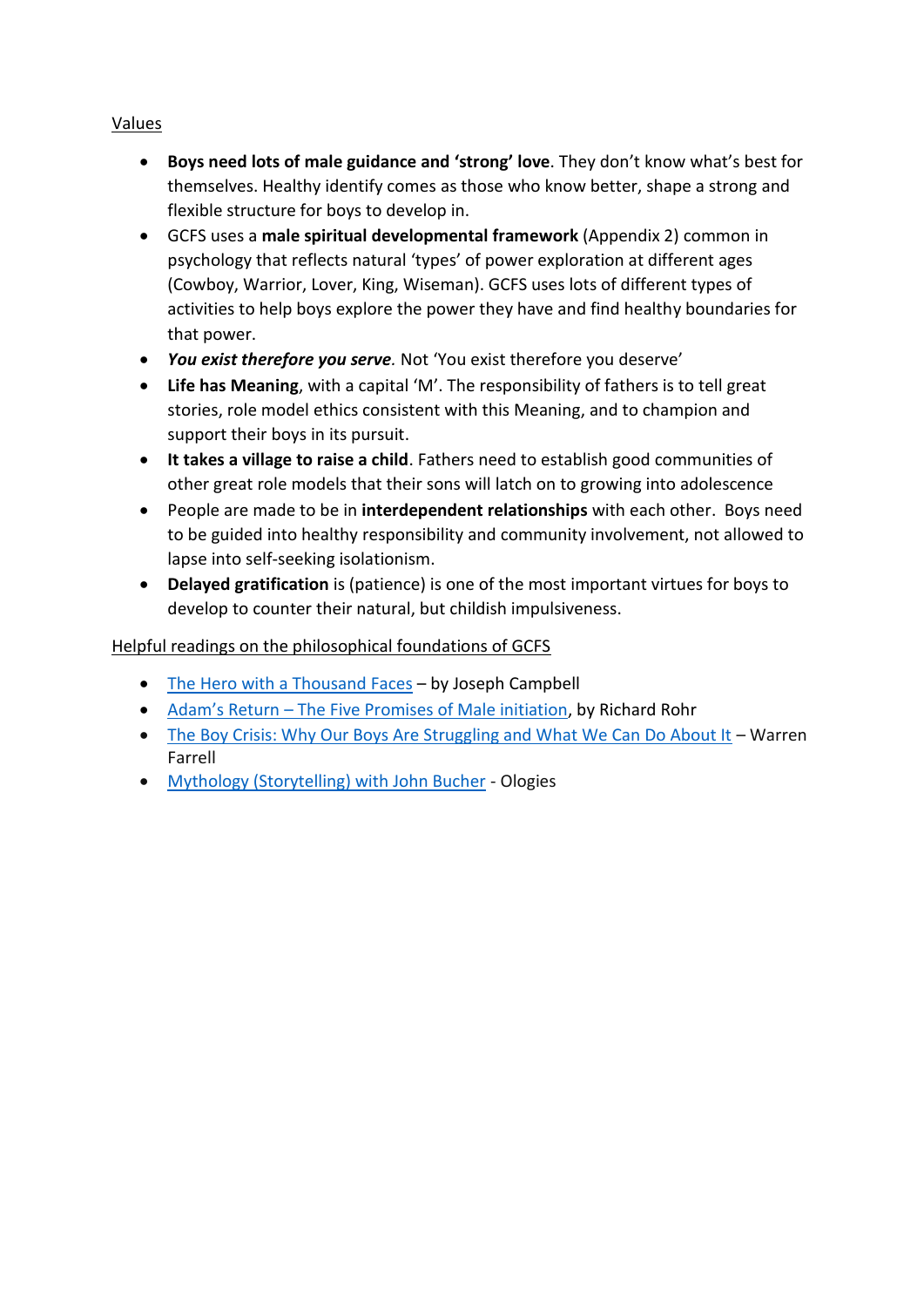#### **Appendix 1 – The Hero's Journey**

The Hero's Journey reflects a transcendent story that has been told in various forms across time, culture, and continent (See "The Hero with a Thousand Faces"). The story reflects a deep intuition about life, meaning, and success. It is so true, that it is considered 'Myth'. This metanarrative sets a rubric to understand the rhythms and cycles of the seasons of life. The secret that the novice discovers (with the help of a mentor) within this journey is that the enemy within must be defeated before the external enemy can be defeated.

Older examples of this story include '[Enuma Elish](https://study.com/academy/lesson/enuma-elish-summary-text-quiz.html)' o '[Beowulf](https://en.wikipedia.org/wiki/Beowulf)'. More recent examples include Star Wars, The Lion King, and EVERY super hero



movie. Though not a Christian himself, Jordan B Peterson describes Jesus, and the New Testament's narrative the best telling of The Hero's Journey from a psychological standpoint of how you overcome tragedy and evil.

Men who don't defeat the dragon within before trying to defeat the external threats in life, set themselves (and others) up for catastrophic loss. See appendix 2 for how 'The Hero's Journey' is relevant in different stages of male development.